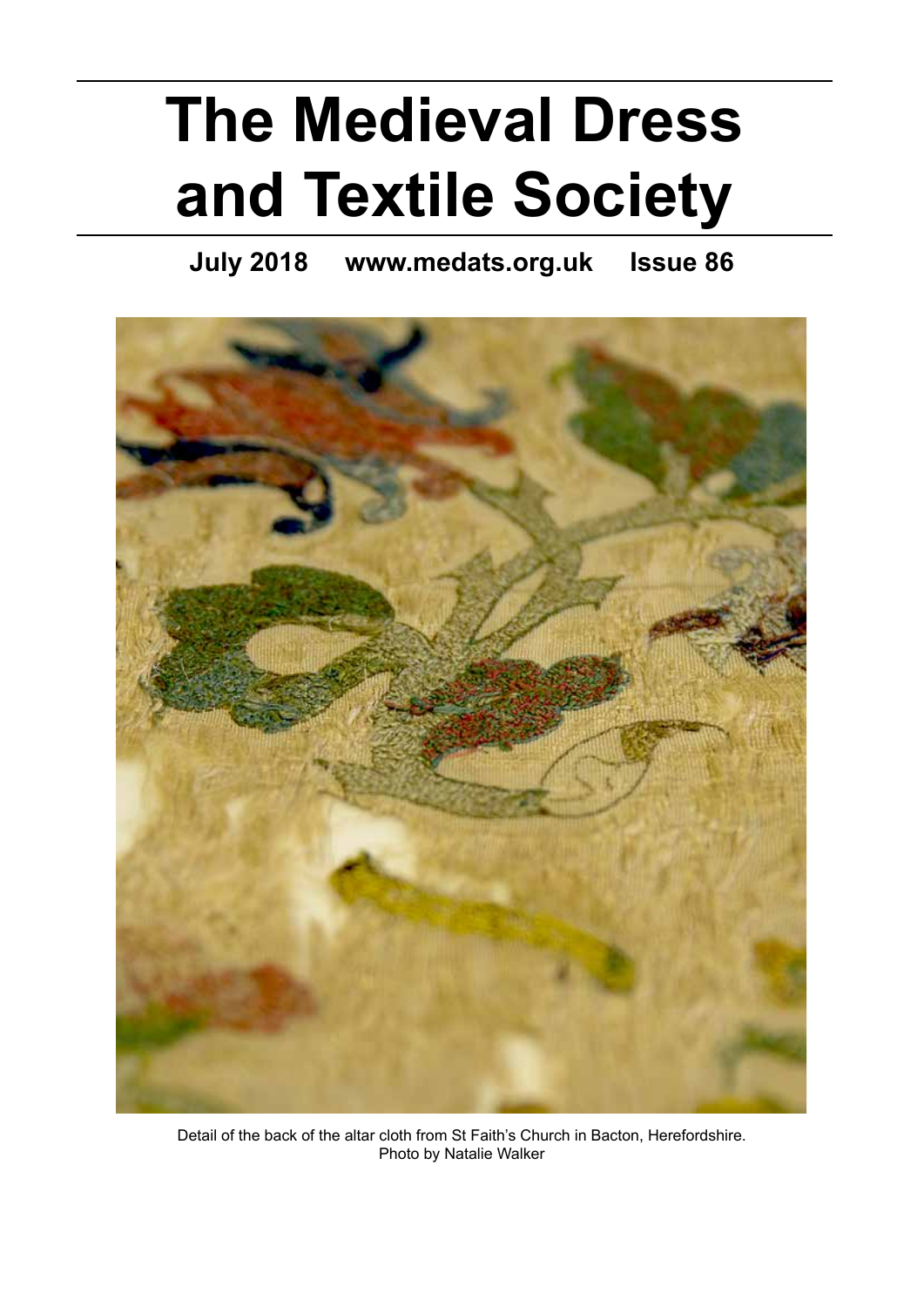### **Editorial**

Welcome to the summer edition of the newsletter. This issue contains the abstracts from the 2018 conference *Textiles as Art; Textiles in Art*. The conference was well attended, and there was a great atmosphere. The range of papers was very interesting, I hope you will enjoy reading the abstracts. The AGM took place in the morning and the good news is that two members volunteered to take on roles in the committee. Natalie Walker will shadow Gale Owen-Crocker as programme secretary for the next year, taking over the role fully after the 2019 conference. Linde Merrick stepped up to take on the office of membership and ticketing secretary, and will work alongside Carole for the next year to ensure a smooth handover. Many thanks to both Natalie and Linde for committing to give their time to the society.

Natalie has also contributed to this issue of the newsletter with a fascinating report on the Bacton Altar Cloth, following a visit to view it at Hampton Court Palace earlier this year. Her report, which can be found on pages 6-8, is illustrated with some wonderful photographs (one of which graces our cover) which show the startling, unfaded colours which have recently been revealed on the back of the textile.

The updated programme for the study day *Learning through Reconstruction* on 22nd September can be found on page 9. Ticket sales have been going well, with more than 40 sold at the time of going to press. Don't forget to buy yours if you have not yet done so, the early bird rates are available until July 31st!

The theme and title of the 2019 conference has been confirmed as *Wool: Cloth, Clothing and Culture*. The closing date for submission of papers is 30th October 2018, but if you have a proposal please don't delay until then - send it now! The proposed theme for the 2020 conference is "Textiles at Home", focusing on working at home and on furnishings.

As ever any contributions to the next newsletter in the form of research projects, exhibition or book reviews, photographs or reports on museum visits will be gratefully received.

Ninya Mikhaila

To receive the newsletter as a colour PDF file electronically, please e-mail newsletter@medats.org.uk

### **IN THIS ISSUE:**

**EDITORIAL** - 2

### **ABSTRACTS FROM THE 2018 CONFERENCE** - 3-6

**REPORT ON THE BACTON ALTAR CLOTH** by Natalie Walker - 4-8

### **MEDATS EVENTS FORTHCOMING** - 9

**2019 CONFERENCE** Call for submissions - 10

### **EVENTS & EXHIBITIONS FORTHCOMING** - 11

### **COMMITTEE ADDRESSES** - 12

### **SUBSCRIPTIONS INFORMATION** - 12

The last issue of newsletter featured a report by Christine Carnie on her visit to Historiska Museet, the Swedish history museum in Stockholm. Christine observed that certain saints were depicted wearing red shoes, and she invited thoughts on the subject. June Swann wrote in with the following:

"See my paper, which was researched after I had continually seen the Virgin Mary pictured wearing red shoes: Swann, J, (2009) "Red Shoes, from Ancient Rome to 20th century, Western Europe", in *Obuv v Historii/ Shoes in History,* Zlin, CZ p.13 -17.

Also, this colour photograph on the cover of Francisco Presedo Velo's *La Dama de Baza,*  Museo Arqueologico Nacional, Madrid 1973, shows the statue of the enthroned Lady, 1st half 4th c. B.C., in red shoes; p.17 drawing of it in situ when excavated. p.41-3, 45 detailed description. Lamina I photo from above, reveals that the left

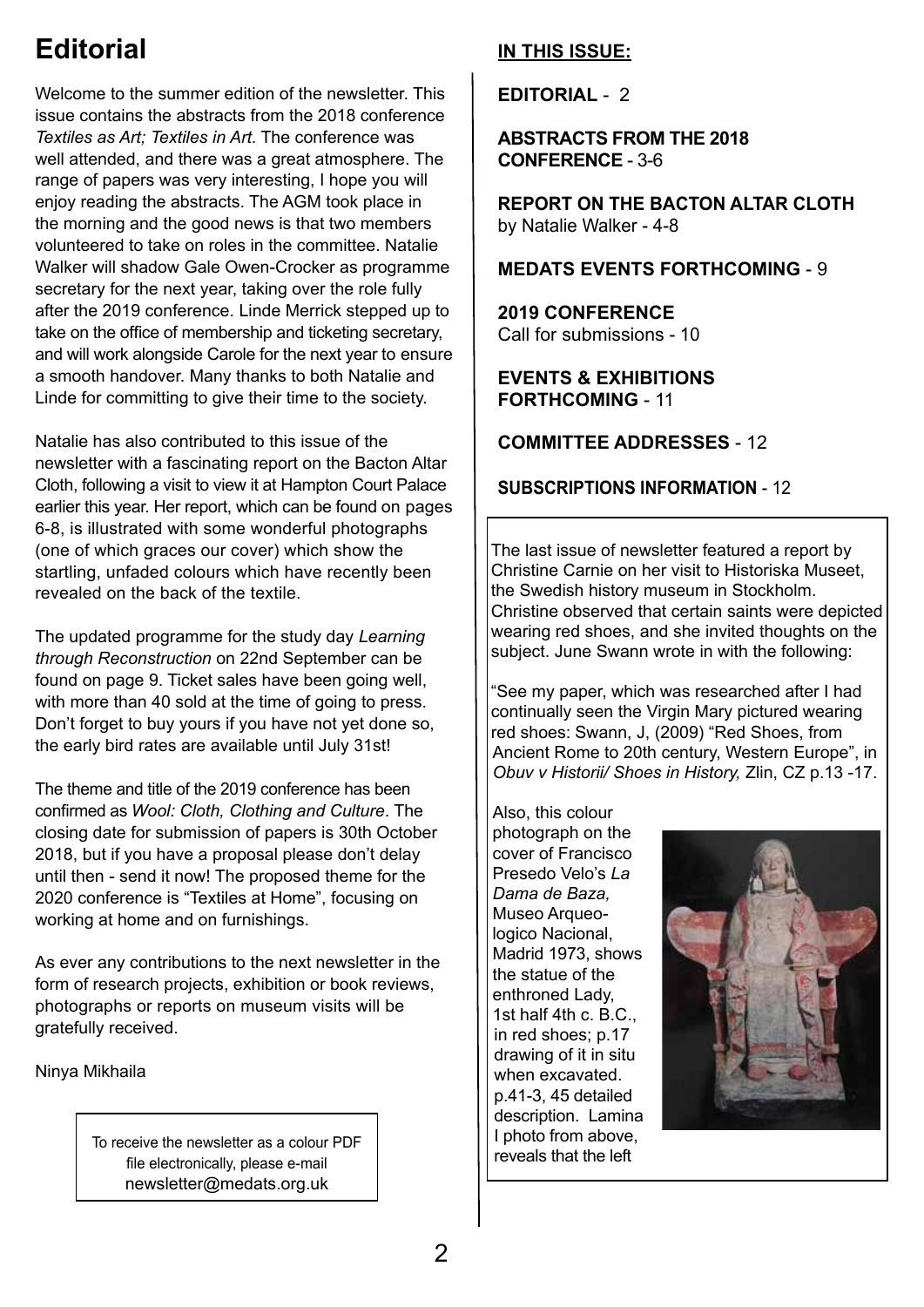## **Textiles as Art; Textiles in Art**

Abstracts from the conference on Saturday 21 April 2018 St Stephen's Church Hall, Gloucester Road, London

**Anna Muthesius** (University of Cambridge)

*Byzantine silks (4th-15th centuries): art, autocracy, theocracy and image of Empire.*

This paper addressed Byzantine silk aesthetics in relation to expressions of Imperial identity (ruler both as basileus and as hiereus/sovereign and priest). It demonstrated how the subjects on the silks rendered visible the justification of Imperial autocracy through theocracy. The images used for the lecture closely illustrated how public ceremonial and ritual display of Byzantine silks, acted as the stage for the powerful communication of key tenets of Byzantine, art and aesthetics, dynastic political ideology and Orthodox religious belief.

### **Frances Pritchard**

(formerly Whitworth Art Gallery, Manchester) *Tapestry-woven ornaments adorning woven-to-shape tunics in Egypt during the mid-7th to 9th centuries AD*

Woven-to-shape tunics usually made from wool or linen belonged to the traditional style of dress worn in Egypt at the time of the Arab conquest in AD 642. A more innovative aspect of these garments was the application of separately woven sets of ornaments many of which were produced in specialist workshops. When tapestry-woven these panels were often figurative depicting religious scenes from the bible and apocrypha or from non-Christian sources. Others were influenced by silk designs. This paper discussed examples of these textiles, which are now more precisely dated as a result of radiocarbon dating.

### **Silvija Banić** (University of Zagreb, Croatia) *An Offering Made by a Queen: 'Veil' from the Shrine of Saint Simeon in Zadar*

Elizabeth Kotromanic (c. 1339 - 1387), wife of Louis of Anjou, was queen consort and later regent of Hungary and Croatia. In July 1377 Queen Elizabeth commissioned a sarcophagusshaped casket, made of gilded silver, for the body of St. Simeon the Prophet. Amongst several votive gifts that were placed inside the shrine once it was finished was the one discussed in detail. It is a shawl-shaped object, of white linen fabric (woven in plain tabby), hemmed in red silk and partially heavily embroidered. It had been laid onto the Saint's body and is believed to have belonged to the Queen herself. There are no in-depth studies of this piece and has remained unfamiliar to foreign scholars. Croatian art historians traditionally refer to it either as to Queen's veil or Queen's kerchief. Aside from the analysis of the object and its embroidered, typically Gothic profane ornaments, the talk addressed the question of its original purpose (was it really a headpiece, a kerchief, or actually an another part of the Queen's attire?) and the symbolism that can be recognized in the fact that the Queen had chosen it as her gift to the Saint.



Above: Imperial Byzantine silk. Single main warp twill, eighth century, removed from the relics of St. Austremoine at St. Calmin, Mozac (Puy-de-Dome) in 1904. Museum of Historical Textiles, Lyons. Inventory 904.III.3 (27.386). Photo copyright A. Muthesius



Above: Detail of the heavily embroidered section of the so-called 'Queen's Veil', showing the simplified hunting scene set in a forest (figures of Kings and Queens are approximately 3cm high); the initial "m" (for Mary) is embroidered in the centre of each of the Y-shaped tree tops. Photo copyright Silvija Banić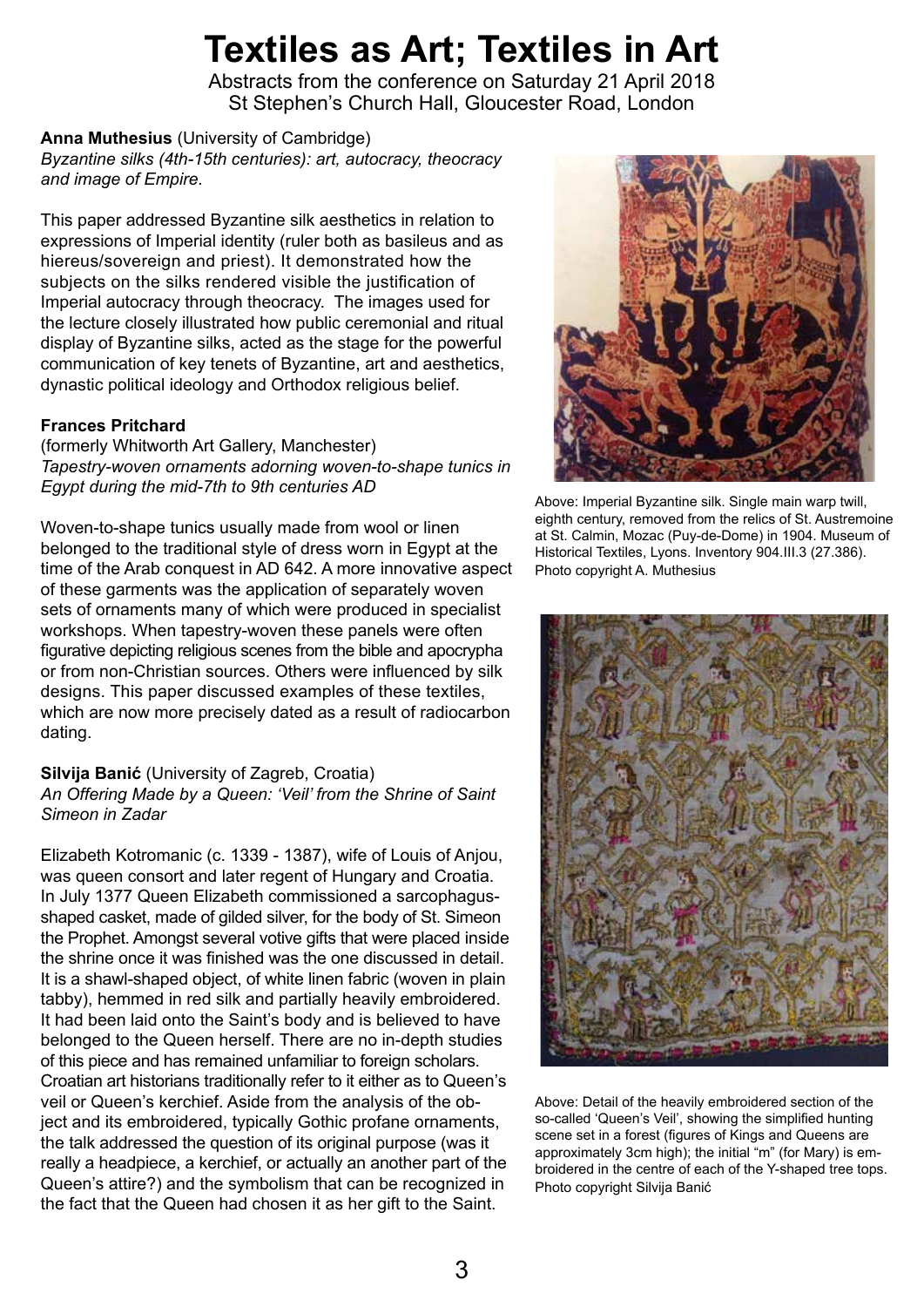



**Cordelia Warr** (University of Manchester) *Sackcloth, Scraps, and Stitching in Franciscan Art*

Saint Francis of Assisi (d. 1226) insisted on poor clothing. According to Saint Bonaventure (d. 1274) in the Legenda Maior, the saint 'abhorred softness in clothing, and loved harshness'. In his rule for the Franciscan Order of 1223, Francis ordered the brothers 'to wear inexpensive clothing' and made it clear that the habit was to be repaired rather than replaced. Specifically, the friars were to 'use sackcloth and other material' to mend their habits. In the sixteenth century, the Capuchins, seeking to follow Francis' precepts, made it clear in their Constitutions (1536) that friars were to 'dress in the poorest, roughest, most abject, austere and worthless cloth'. This paper explored how this emphasis on rough and poor textiles was translated into visual art. Focusing on the senses of touch and sight, it considered the ways in which the Franciscan habit was visualised in art in Italy and question the circumstances under which weave, patches, and stitches were accentuated.

**Cecilia Voss** (Bowes Museum and University of Glasgow, & Daniel Oliver, University of Glasgow) *Fashioning Death and Commemoration*

This paper examined the representations of kingship and royalty through clothing depicted on tomb effigies of late medieval English kings and princes. The tomb effigy was a significant part of the commemoration of rulers, creating an image of their person to exist long after their death. In some instances, rulers gave strict guidelines for their effigies, or even had them made in their own lifetime, but in other cases it was left to successors to create the image of their predecessor. The dress these figures are depicted in is a significant part of how they are representing themselves. The first part of this paper looked at what the figures themselves are wearing and the links these garments have, particularly regarding religious or militaristic imagery. How these representations are connected to these figures own ideas of kingship and ruling were then considered. Of particular focus was whether the position of king has an effect on the garments that an individual could be depicted in, regardless of their achievements, interests and approach to ruling in life. The paper drew conclusions around the connection between the effigy garments and the individuals in life.



Above left and middle:

Details of the embroidery (executed in silk and gilded metal threads on a linen tabby ground) on the socalled 'Queen's Veil', taken with a digital microscope. Above Right: The only known photograph (taken c.1910) showing the original form of the "Veil". It was cut in half most probably in order to sell the severed part. The whereabouts of the missing half remains unknown. Photos copyright Silvija Banić

Below: St. Francis of Assisi adoring the Crucifix c.1615 by Bernardo Strozzi. Art Gallery of South Australia

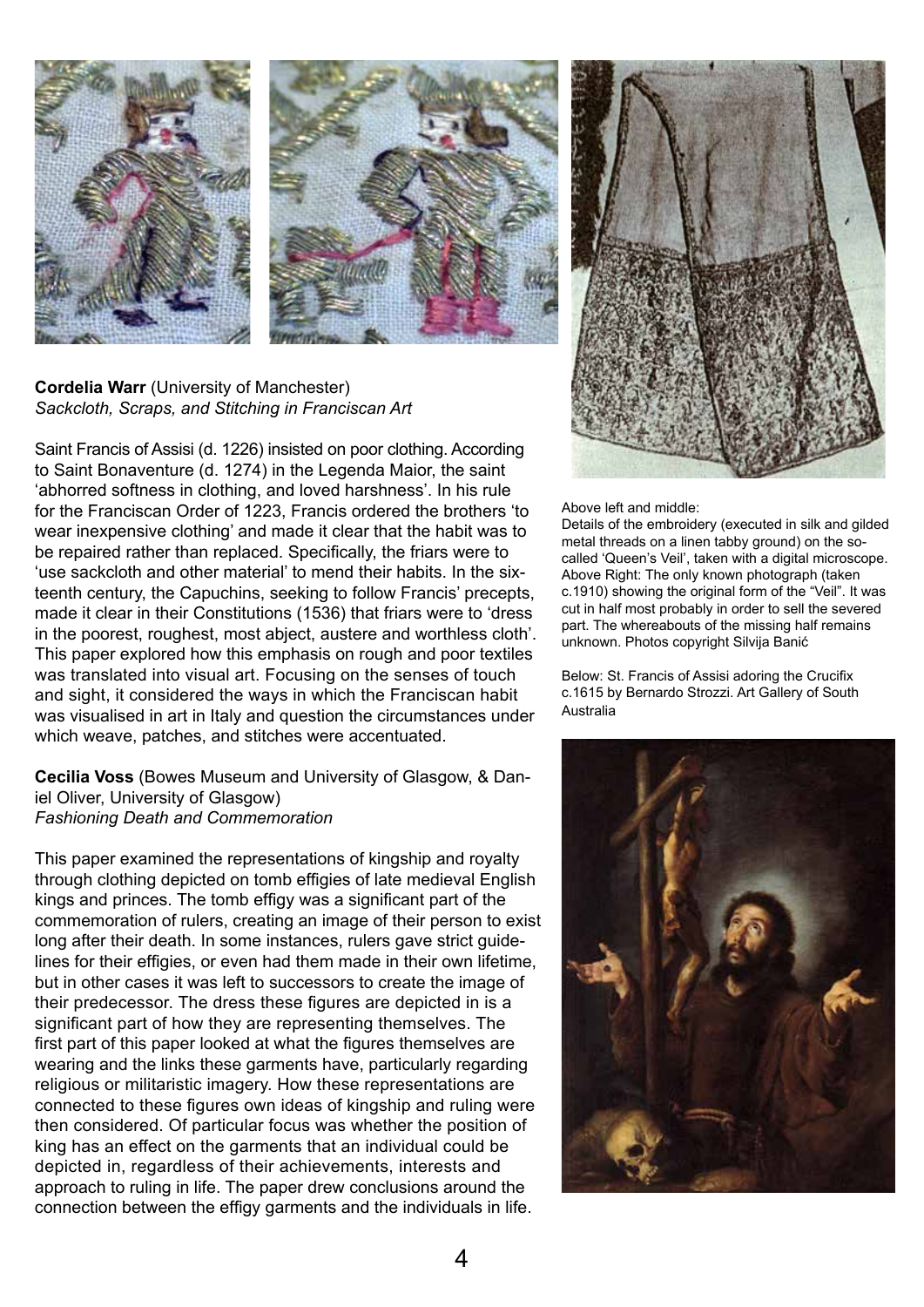**Sidsel Frisch** (The National Museum of Denmark) *Dressing a Dynasty – Renaissance Fabrication of Medieval Royal Attire*

In 1584, a series of forty-three tapestries were completed at Kronborg Castle, Helsinore, Denmark. The tapestries depicted one hundred Danish monarchs with their personal histories and coat of arms. They were commissioned by the Danish-Norwegian King Frederik II (ruled 1559-1588) in order to establish his (often fictional) dynasty and claim on territories in Sweden and Northern Germany. Of the original series only the final fourteen tapestries have survived depicting the sixteen Danish-Norwegian kings (who ruled from 1182-1584) all magnificently dressed in different styles. No two kings are dressed quite the same. The aim of this paper was to explore the purpose of the individualised dress as well as the Renaissance interpretation of medieval dress seen in these depictions. Did the clothing relate to the life of a certain king? Did the clothes signal royal rivalries or perhaps aspirations? Or were they modelled after existing tapestries, paintings or literature (i.e. based on research)? The tapestries allow us to de-construct the royal narrative told of the 402 years leading up to and including Frederik II's own reign and how past styles were regarded in the 1580s and used to create personal representations and dynastic propaganda.

### **Ninya Mikhaila** (The Tudor Tailor) *Reconstructing Queen Elizabeth's Hardwick petticoat*

In 2003 Historic Royal Palaces commissioned a full reconstruction of the clothing worn by Queen Elizabeth I in her portrait at Hardwick Hall, Derbyshire. The most striking feature of the painting is a silk forepart or petticoat richly decorated with lively depictions of flowers, birds, seamonsters, fruit and insects. This garment is one of the finest examples of sartorial expression of the Elizabethan fascination with the natural world. It is so extraordinary that it begs the question as to whether it was real or imagined. Motifs drawn from printed herbals, bestiaries and maps adorn waistcoats, petticoats, gloves and caps worn by the portrait commissioning elite during the 1590s and early 1600s, and many of these garments are extant in museum collections today. Nearly all of these extant examples are embroidered, but a rare few are embellished with motifs carried out with painted, or 'stained' work. This paper discussed the sources available for reconstructing the Queen's petticoat – from the rich visual imagery of her many portraits to the documentary archive as well as the archaeological evidence. It considered whether the original garment was real or imagined and, if real, whether the work was likely to have been carried out using embroidery or staining techniques. The reconstructed garment was available for display and handling.



Above: One of 43 tapestries commisioned by King Frederik II at Kronborg Castle, Helsinore, Denmark



Above: Detail of a sea creature from the painting of Elizabeth I at Hardwick Hall, Derbyshire, (top) and Jill Perry's painting for the reconstruction (bottom)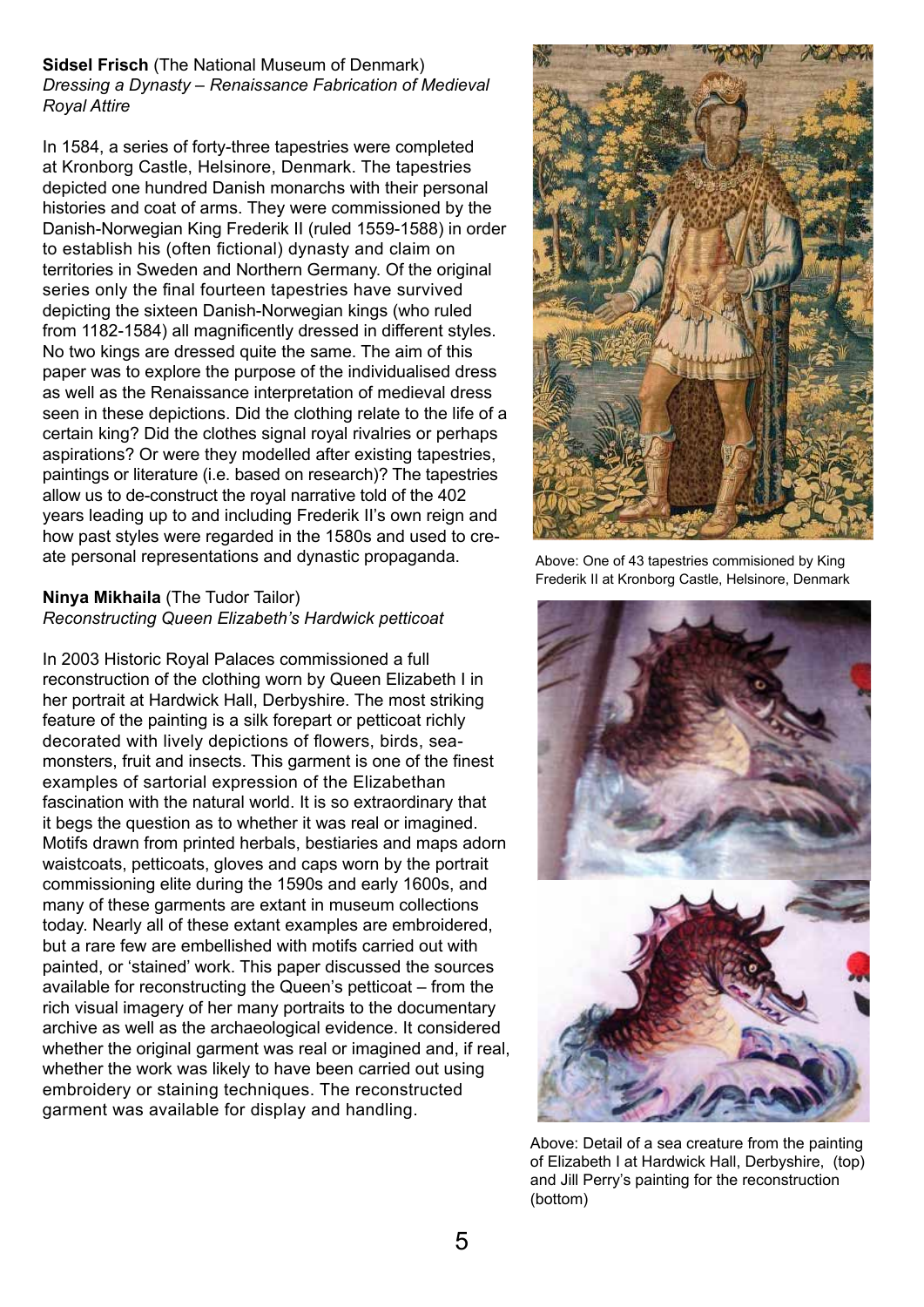### **Natalie Walker** (University of Hertfordshire)

*Speaking Stitches, Laughing Flowers – uncovering hidden messages in the floral embroidery worn by Queen Elizabeth I in the 'Rainbow' Portrait at Hatfield House*

The iconography of the 'Rainbow' portrait of Elizabeth I (c. 1600) at Hatfield House has been extensively studied and explored by many scholars. However, comparatively very little attention has been paid to one of the most striking elements of the image: the detailed floral embroidery on the bodice and sleeves of the queen's gown. The recent discoveries concerning the St Faith's Church altar cloth: a piece of embroidered cloth-of-silver currently undergoing conservation efforts at Hampton Court Palace, and now thought possibly to have once been part of the skirt of this very gown, offer an unrivalled opportunity to examine an extant textile belonging to the queen in conjunction with a contemporary depiction of her wearing it. In light of it this was a pertinent time for a correction of an unfortunate gap. This paper explored the symbolism of the floral embroidery in the painting in new depth, bringing to discussion several intriguing contextual sources which offer a completely new interpretation of its significance and iconographic meaning. These included a range of primary visual and written texts, as well as extant embroidered textiles from the period, including the St Faith's Church altar cloth and the Four Seasons tapestries at Hatfield House. It argued that, rather than indicating general ideas of 'spring', connected with the cult of Elizabeth I as 'Astraea', the virgin goddess of eternal spring, as has been previously thought, the floral embroidery in the 'Rainbow' portrait may actually hold far greater significance than this, and in fact present a completely new and previously undiscussed emblematic meaning for the painting.



Detail of The Rainbow Portrait of Elizabeth I by Marcus Gheeraerts c1600-02 Collection of the Marquess of Salisbury, Hatfield House

### **The Bacton Altar Cloth: Notes and photographs by Natalie Walker**

The Bacton Altar Cloth is a large piece of richly embroidered Elizabethan floral fabric, which at some point in its long history has been carefully cut and re-stitched to form the decorative cloth covering for a church altar. For many years it has hung on the wall of St Faith's Church in Bacton, Herefordshire, preserved for posterity in a glass-covered frame. This textile has long been cherished by the local community as an important artefact, thought to perhaps once have belonged to Blanche Parry: a Bacton native, and chief gentlewoman of Elizabeth I. It has also been acknowledged in the past by celebrated textile historians such as Janet Arnold, as an intriguing and valuable example of extant embroidery, and a genuine survivor from the late Elizabethan period. Arnold also raised the question in her seminal work, *Queen Elizabeth's Wardrobe Unlock'd*, of whether the cloth may in fact once have formed a part of a petticoat or forepart belonging to Queen Elizabeth I herself. If it were the case that this was so, it would make the Bacton Altar Cloth a unique and extraordinary item, as no other pieces of fabric

actually belonging to a gown owned by the queen herself are currently known to survive. Recent work by experts from Historic Royal Palaces has produced further clues to support this exciting idea. Now undergoing conservation efforts at Hampton Court Palace, on loan from its home in St Faith's, the Bacton Altar Cloth is revealing some fascinating details and clues to its provenance, as research into both its construction and its historical context continues. In May I was given the opportunity to visit the cloth, and to discuss the latest findings with Historic Royal Palaces Curator, Eleri Lynn (photographed with the cloth, right). Here are a few of my notes, which I hope might prove interesting to MEDATS readers.

Natalie Rachel Walker (University of Hertfordshire).

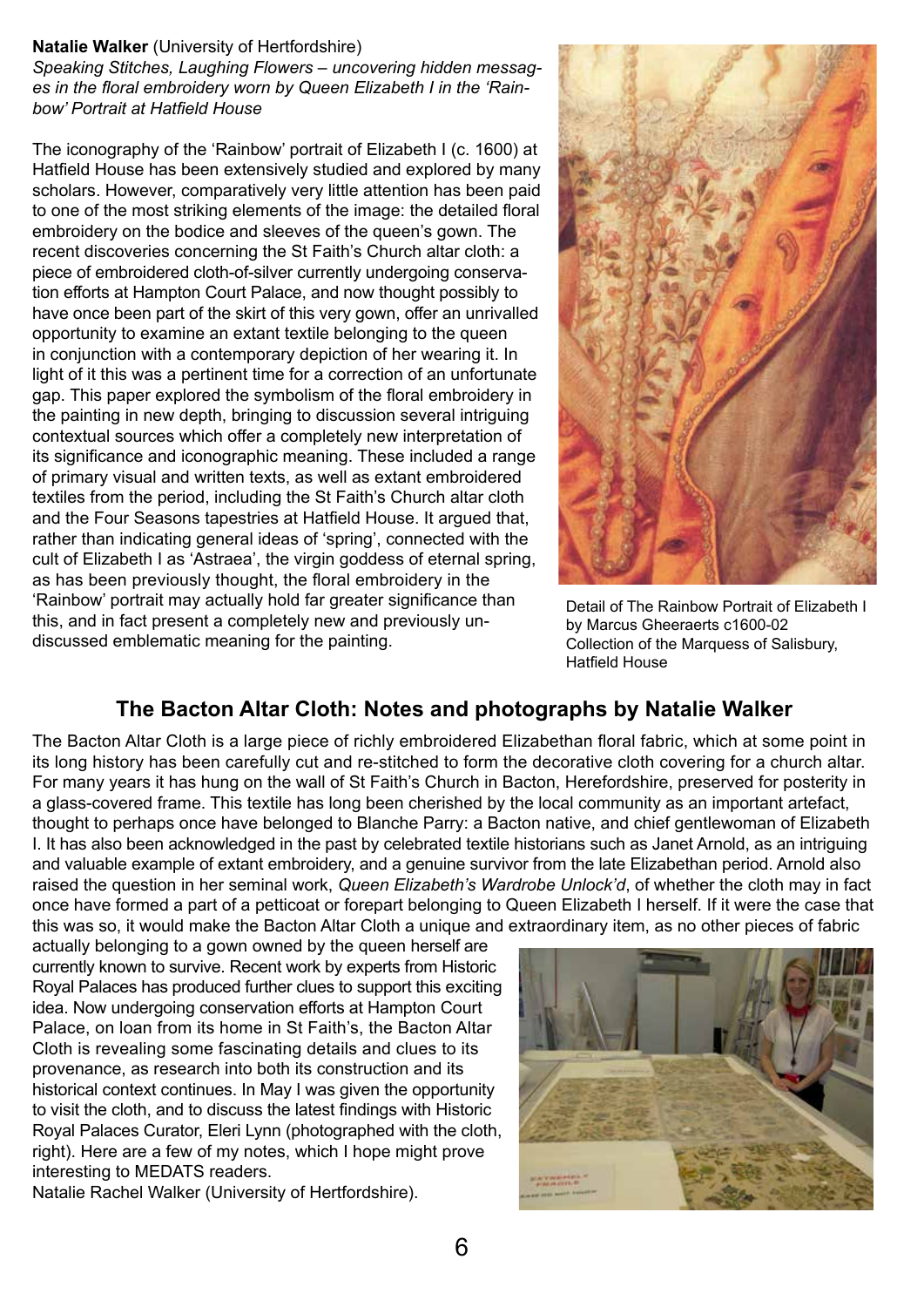### **The Bacton Altar Cloth - Conservation stories**

Since it came to Hampton Court, conservators have submitted several samples of the dye from the silk embroidery thread to be chemically tested, revealing some exciting findings. The bright red of the 'Tudor' rose is actually Mexican cochineal, and other dyes also come from as far away as India.

There is also little doubt that the silk of the ground fabric would have originated from Italy: both the high quality of the fabric and its historical context would suggest this. But current investigations using recent advances in technological analysis may be able to provide more concrete evidence than this; and in fact conservators are

hoping to soon be able to reveal evidence not just of an Italian origin, but the actual province or area of the country in which the silk was produced.

Previous efforts to preserve the cloth during its (roughly) 400 years residence at St Faith's Church in Bacton have included a piece of supporting backing fabric, which had been stitched directly onto the Elizabethan cloth, in an attempt to hold it in place and protect it from further rips or disintegration. Unfortunately this action has meant that much of the embroidery, due to shrinkage and small changes over time, has been put under strain and pulled out of shape. Now that the backing fabric has been removed, however, the original fabric is looking much more relaxed. and has begun to ease back into something more like its natural formation. This has affected the embroidery, and already a difference in the shape of some of the motifs is discernible.



This little bear, added by the second embroiderer, has been copied from a similar engraving in Nicolaes de Bruyn's *Animalium Quadrapedum*, (1594). Photograph Historic Royal Palaces



A comparison of the workmanship on the back of this deer, (also to be found in the *Animalium Quadrapedum*), with the floral embroidery that surrounds it, shows the evident difference in the skill of the two different embroiderers.

Several of the embroidery motifs seem to have been inspired by particular images from a variety of contemporary illustrated texts from the period, but in particular one or two direct copies have been discovered. One is a bear, from Nicolaes de Bruyn's *Animalium Quadrapedum*, and the other a deer, from the same text. Interestingly, it seems clear that more than one layer of work makes up the embroidery design on the Bacton Altar Cloth. The first, a series of floral motifs, probably created during the final decade of the 16th century, is almost certainly the product of a professional hand, and is of the highest quality. The second, in which another (most likely amateur embroiderer) has filled in the ground of the design with additional motifs, like the bear and deer mentioned above, appears to have been added some years later. This, second, layer of work also features several narrative scenes picked out in miniature motifs. There is a story following the exploits of some fishermen, who run afoul of a sea monster. It seems likely that this story continues after it is chopped off by this seam – some more appears around the corner of the altar cloth, where another piece from the

same part of the fabric has been patched in. Another potential mark of the indulgence and high quality of this original work, is the fact that it has been embroidered directly onto the base fabric. Similar looking works of embroidery at this time could be produced by more amateur embroiderers by making and attaching 'slips'. These are individual motifs, stitched on small embroidery frames or hoops, which could then be carefully cut out and appliquéd onto the fabric they were to decorate<sup>1</sup>. This method had several practical advantages. For example: the work could be done in small amounts, at leisure, perhaps by a lady embroiderer at her ease with an small frame on her lap; rather than requiring a large frame which could take the full width of the fabric, as would often have been employed in a professional workshop.

<sup>1</sup> Examples of this kind of work are extant in the V&A, London, including CIRC.748 to B, D to F, I, J-1925 and T.80-1946.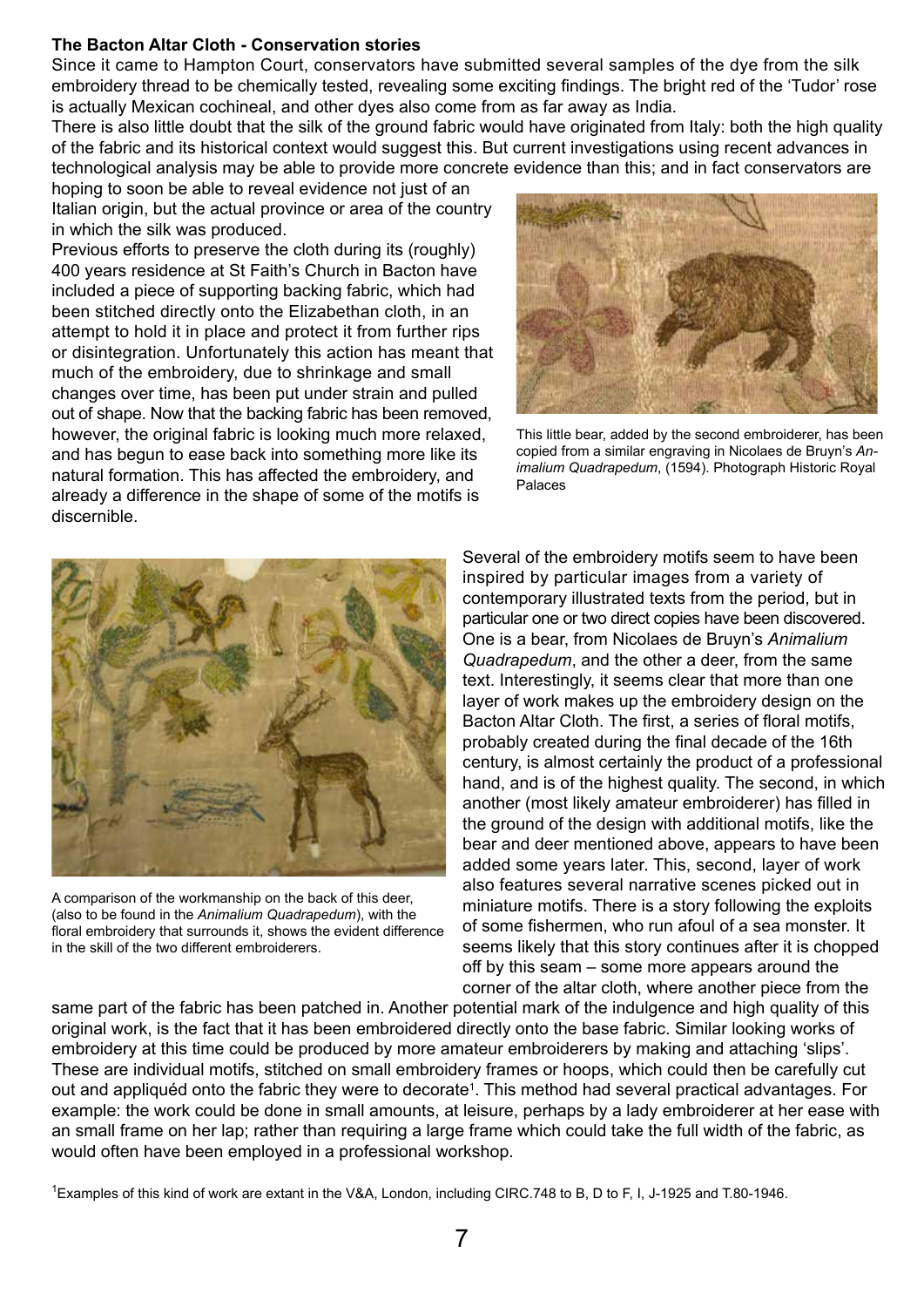Embroidering separate slips meant that, as frequently happened, they could be carefully removed from their finished garments when they became unfashionable, or when the wearer desired a change, and both the garment and the embroidery could be preserved and reused to create other items. This process was often repeated, again and again, making the most frugal use possible of each piece of work. It also widened the margin for error: if you messed up one slip, it didn't matter! You could re-do it on another frame, and only apply the successful work to the final garment. Sewing directly on to any large piece of fabric, especially a delicate or expensive one like this, completely removed all these advantages, and meant that any mistake was permanent. In embroidery like that of the Bacton Altar Cloth, worked directly onto silver chamblet, which was a fabric of the utmost value, containing real silver metal threads woven into the cloth itself, both the



A view of the back of the fabric shows the vivid original colours of the silk embroidery threads, in contrast with the faded top surface.

composition and positioning of every single motif had to be perfect first time: or else the work would be spoiled, at huge expense. This technique also meant the embroidery could never be unpicked and re-used, so owning something that had been made in this way was a very clear demonstration of riches. Only the very wealthy could afford to produce and wear garments like this one: of the most valuable materials, professionally constructed, and which could not be easily recycled.



This close-up shows the ink lines of the drawn design, uncovered by stitches. An interesting omission: Why was this section left un-covered?

#### **Incredible Opulence. Royal Provenence?**

Another possible sign of the professionalism of this work, and perhaps the most interesting one, is that instead of employing the more erasable technique of 'pricking and pouncing' (using charcoal dust and a paper pattern to transfer the design to the fabric through pinpricked holes), the craftsman who created the floral embroidery on the Bacton Altar Cloth has drawn the design directly onto the fabric, prior to its being picked out in stitches, with ink: using a pen or fine brush. This technique speaks to the skill and craftsmanship of its maker, as such a method really does not allow for any mistakes, and on an expensive fabric like this suggests the work of someone very confident of their art. In fact, in some parts of the embroidery, (shown in the photo to the left), the ink lines themselves seem to have been deliberately left uncovered by stitches. This, although it might at first seem like a mistake, may really have been an intentional omission, which would have allowed a knowledgeable viewer of the finished product, or fellow craftsman, to observe this evidence of skill – possibly an additional bit of showing off, to add to the conspicuous luxury and craftsmanship of the whole! In either case, and all in all, the workmanship on this amazing bit of textile is really astonishing, and very interesting to witness up close.

One of the biggest questions for conservators and historians interested in the Bacton Altar Cloth is about its potential royal background. The theory that it may have once formed part of a garment belonging to Queen Elizabeth I is compelling, but hard to prove. Many avenues of research are currently being explored in order to find evidence to prove or disprove this idea. On examination of the item itself however, one thing becomes clear: the incredible quality and luxury of this textile are indisputable; and incomparable with any other work from England during this period that we currently have available for study.

Many thanks to Eleri Lynn and the conservation team at Hampton Court for this fascinating visit. Conservators hope to be able to put the Bacton Altar Cloth on display to the public at Hampton Court Palace next year, and I would certainly recommend a visit when it becomes available.

Eleri's recent paper in The Costume Society journal, covers several of these topics in more detail. Lynn, E 'The Bacton Altar Cloth: Elizabeth I's 'long-lost skirt'?' *Costume*, 52.1 (2018): pp 3- 25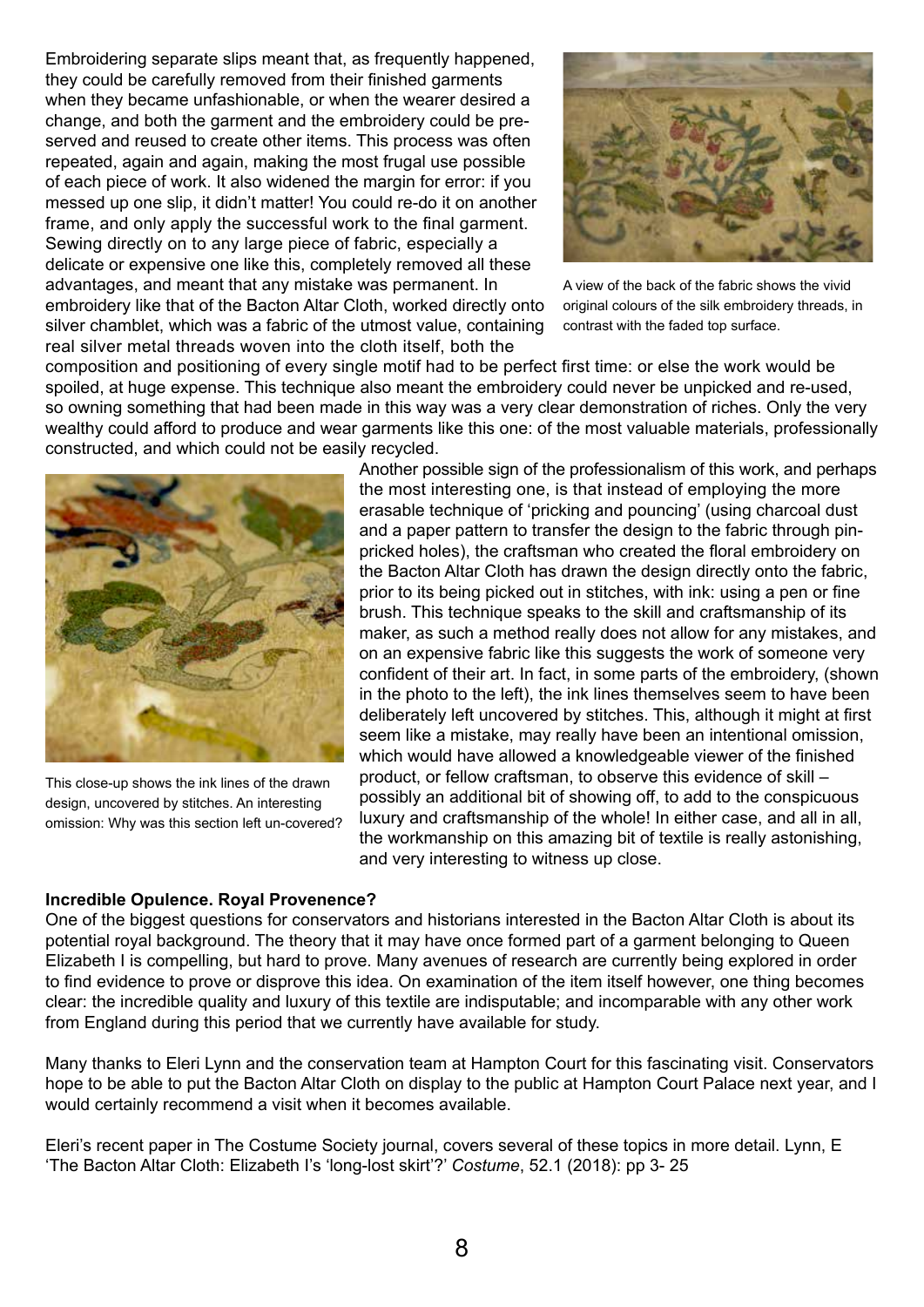### **MEDATS Study Day 'Learning through Reconstruction'** Saturday 22 September 2018, 11am-5.30pm

St Stephen's Church Hall, 48 Emperors Gate, Knightsbridge, London, SW7 4HJ



*The Broderers' Crown: Investigating the art of the sixteenth-century professional embroiderer* **Cynthia Jackson**, Professional Embroiderer and Independent Scholar

*Textile reproduction as a method for in-depth understanding of Swedish medieval gilt leather coverlets*  **Amica Sundström** and **Maria Neijman**, Historical Textiles

> *Behind the Bow: Recreating a 16th century archer on the Mary Rose* **Christine Carnie**, The Sempster: bespoke historical clothing

> > *Sixteenth-century ruffs and bands*  **Alice Gordon**, White Rabbit Lynens

*A Stitch in Time: Reconstructing the jupon of the Black Prince*  **Ninya Mikhaila**, The Tudor Tailor

*Old England Grown New: Dressing for Success in a Strange Land* **Dan Rosen,** Old England Grown New

Each speaker will display reproduction pieces and explain how they were made, allowing plenty of time for questions and discussion

EARLY BIRD BOOKING UNTIL 31 July 2018 £35 for members, £40 for non-members. After 31 July 2018 tickets will cost £45 Prices include refreshments and buffet lunch

For tickets send payment and stamped addressed envelope to the Ticketing Secretary, Carole Thompson, 9 Fairthorn Road, Charlton, London, SE7 7RL or book through the MEDATS website www.medats.org.uk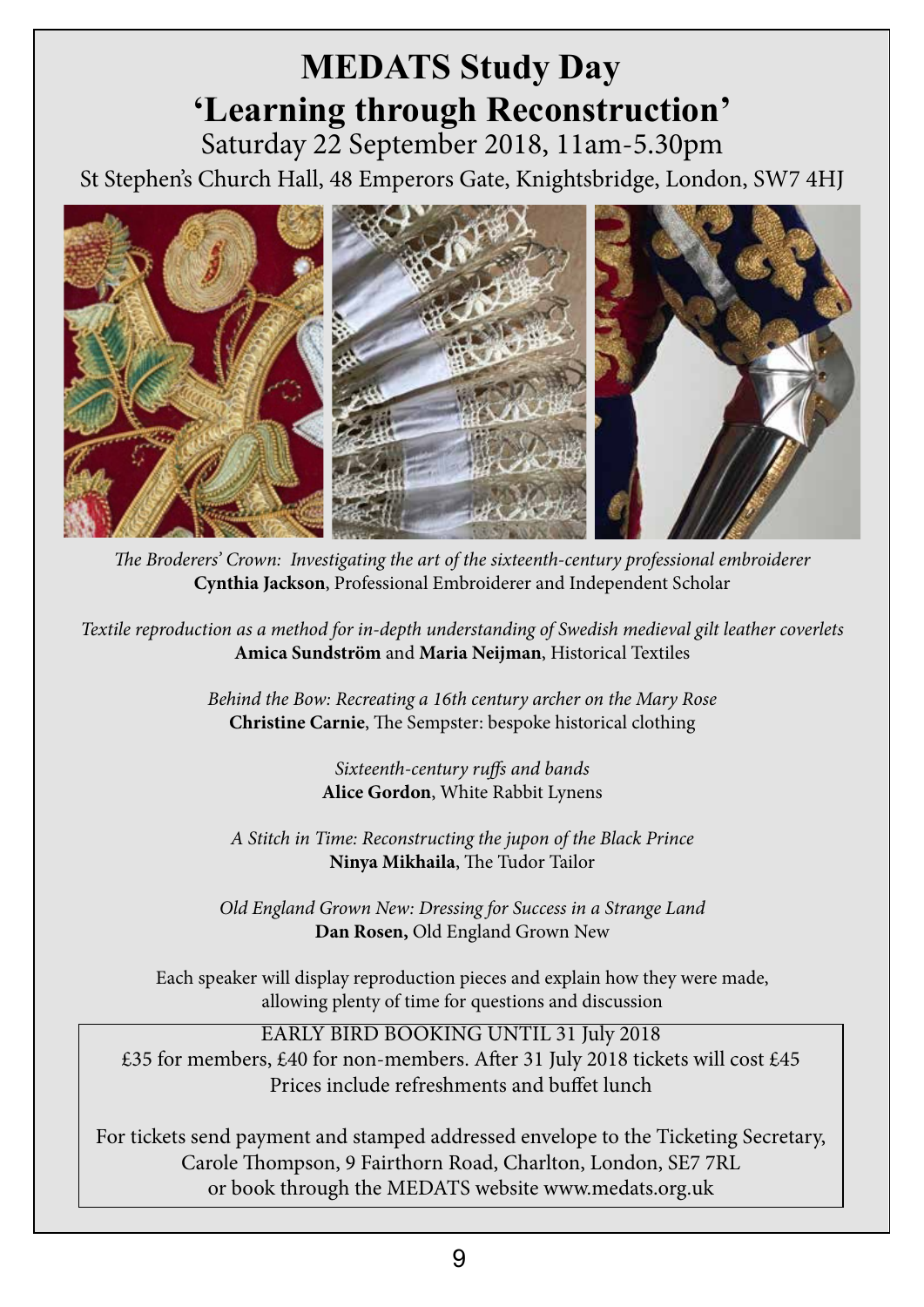## **CALL FOR PAPERS**

# The Conference on 6 April 2019 will be titled **Wool: Cloth, Clothing and Culture**

Proposals are invited for 20-minute papers on relevant topics dated between c. 500 and c. 1600

We are particularly looking for new research. Topics might include:

Production Fashions in wool fabrics and garments

Techniques Wool textile art

Trade and transport Utilitarian and recycled wool cloth

Please submit your title and a 200-word synopsis to the Events Secretary, Gale R. Owen-Crocker, gale.owencrocker@ntlworld.com.

The absolute deadline is 30 October 2018, but please don't delay till then if you have a proposal. Send it NOW.



The Conference will be held at St Stephen's Church Hall, 48 Emperors Gate, Knightsbridge, London, SW7 4HJ

11am-5.30pm and will be preceded by the AGM of the Society at 10am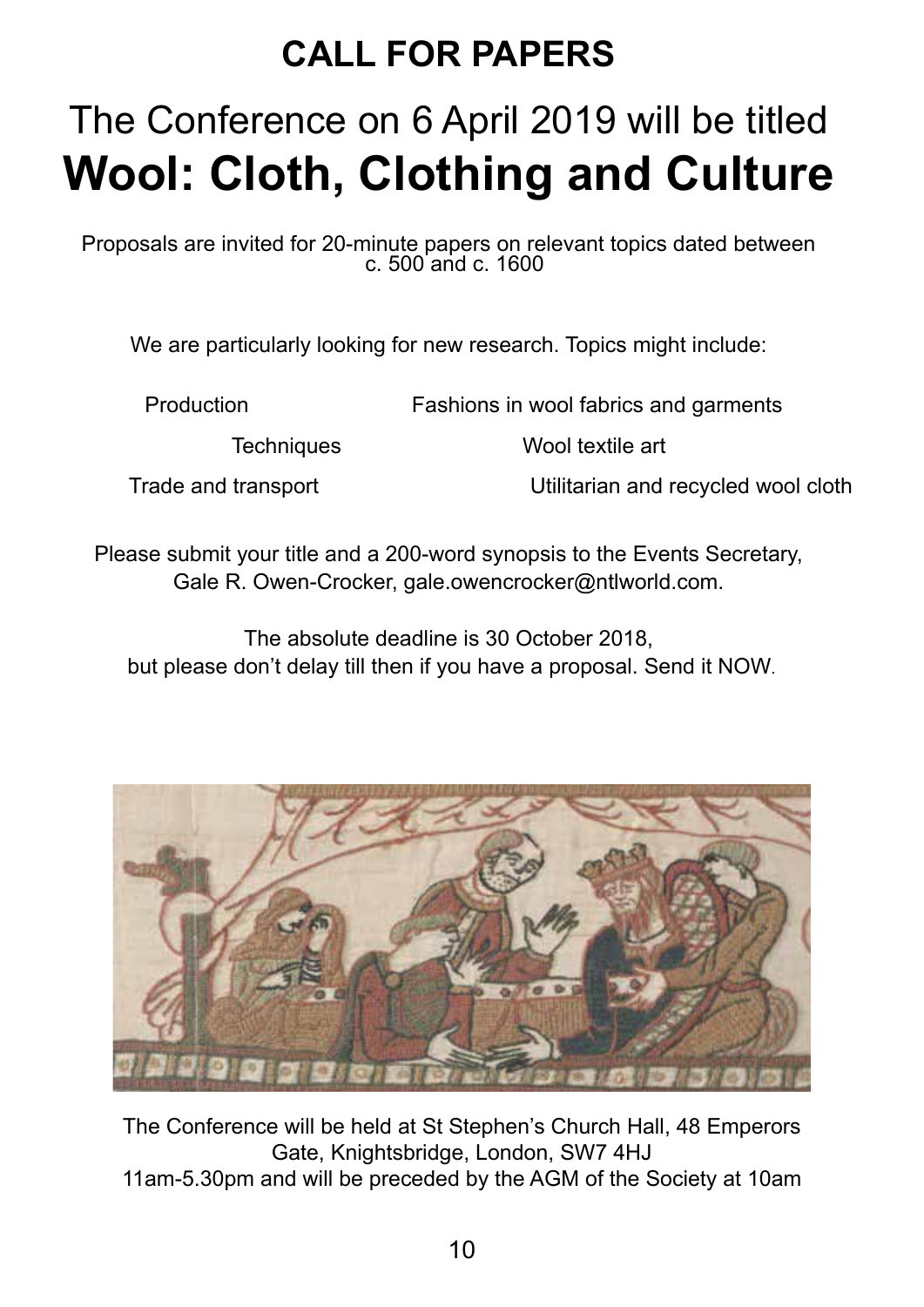### **EVENTS & EXHIBITIONS FORTHCOMING**

### **Museum of London Docklands**

#### *Roman Dead*

25 May - 28 October 2018

Last year, a Roman sarcophagus was found near to Harper Road in Southwark. As only the third sarcophagus discovered in London since 1999, archaeologists at Pre-Construct Archaeology began working immediately to reveal its secrets, and what the unique find tells us about the ancient city that 8 million people now call home. The sarcophagus will be placed on public display for the first time, alongside the skeletons and cremated remains of 28 Roman Londoners found during archaeological excavations of ancient cemeteries. The exhibition also features over 200 objects from burials in Roman London including tombstones, jewellery and cremation urns of varying shapes and sizes.

### **Winchester School of Art, University of Southampton**

*In the Loop at 10*

19 – 20 July 2018 The sixth interdisciplinary and international In the Loop conference will be held at Winchester School of Art (WSA), University of Southampton

### **The Costume Society**

*Visit to Whitchurch Silk Mill* 8th September 2018 2pm

Whitchurch Silk Mill is the oldest silk mill in the UK still in its original building. The visit is timed to enjoy the results of a multi-million pound refurbishment of the Mill, as part of the Heritage Lottery Funded 'Preserving the Fabric Project'.

Tickets are £7 for members/£9 for non-members www.costumesociety.org.uk/events



**Bayerisches National-Museum, Munich** *Structuring Fashion - Foundation Garments through History* 13 - 14 September An International Conference organised by Johannes Pietsch (Bayerisches National - Museum, Munich) and Jenny Tiramani (The School of Historical Dress, London) This conference will focus on undergarments that have shaped fashionable

silhouettes. It will cover a broad timespan from the Middle Ages up to the 21st century. Conducted in English, the event will be held in Munich to celebrate a very special exhibition and the launch of Patterns of Fashion 5: The cut and construction of bodies, stays, hoops and rumps c.1595-1795 www.brownpapertickets.com/event/3385294

#### **Weald & Downland Living Museum, Sussex DAY COURSES**

*A history of knitting from the Tudor period onwards* Friday 28th September 10am - 4pm, repeated Saturday 29 September 2018 10am - 4pm A brief practical history of knitting in Britain, looking at the products, techniques, and social history of knitting and knitters from the 16th to the 20th century. Learn to 'knit in the round', use a knitting sheath, and try out a number of different techniques. Pictures, samples and items from the Knitting and Crochet Guild Collection illustrate the wealth of resources. Some previous knitting experience would be helpful on this course, but is not essential.Tickets cost £60 for each one day course.

office@wealddown.co.uk 01243 811363

### **The Textile Society**

Annual Conference - *Inspired by* Saturday 3rd November Wellcome Trust, London Speakers will cover a wide range of topics as authors,

practitioners, and curators, giving a fascinating vision of their personal inspirations, as well as an insight into the Irish linen industry, silk in its many forms, fashion archives and contemporary art practice.



### **British Museum**

*I am Ashurbanipal king of the world, king of Assyria* 8 November 2018 –24 February 2019 This major exhibition tells the story of Ashurbanipal through the British Museum's unparalleled collection of Assyrian treasures and rare loans. Step into Ashurbanipal's world through displays that evoke the splendour of his palace, with its spectacular sculptures, sumptuous furnishings and exotic gardens.